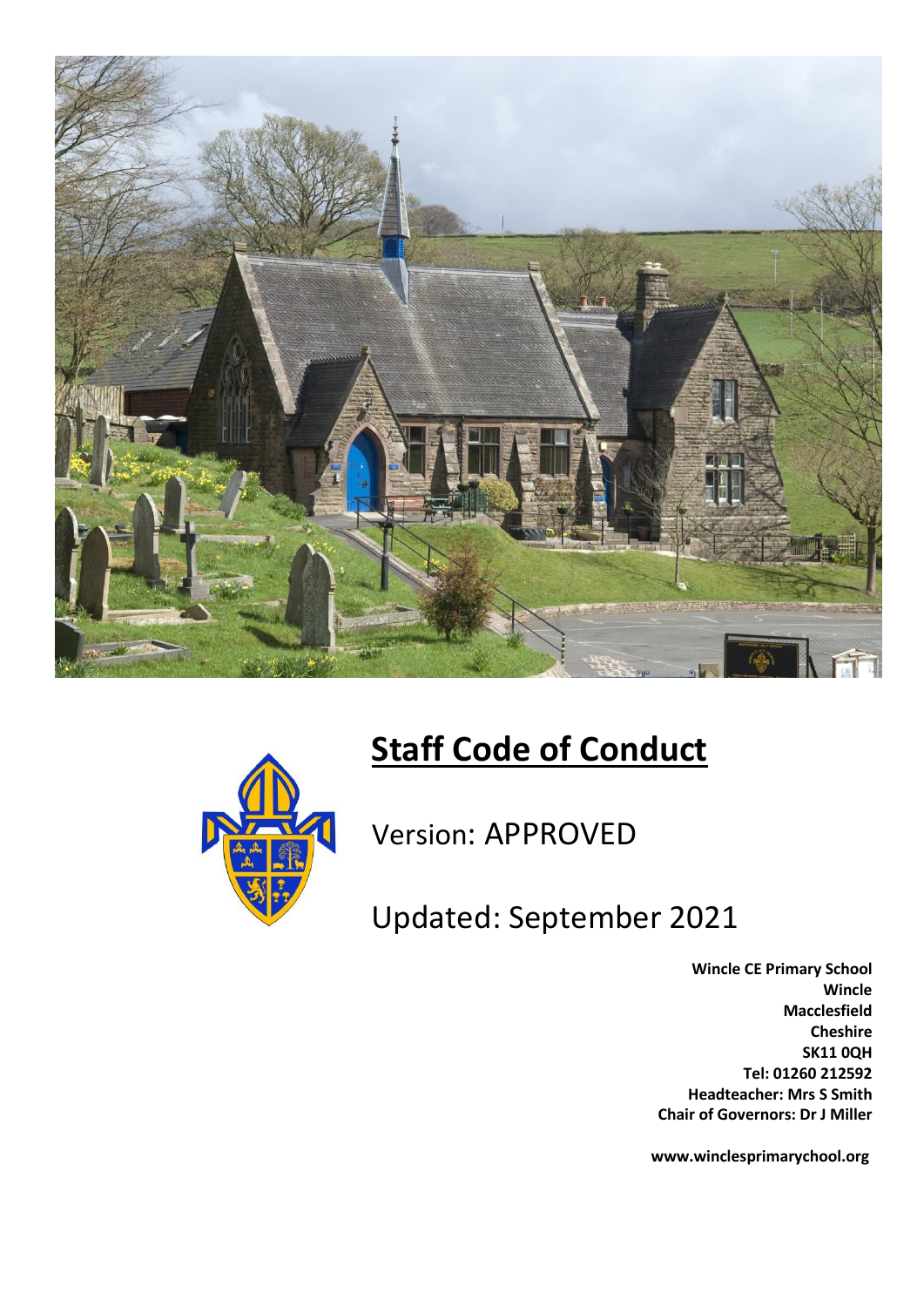#### **Version control**

| Date updated: | <b>Brief summary of changes:</b>                                                                                                                      |
|---------------|-------------------------------------------------------------------------------------------------------------------------------------------------------|
| November 2021 | Additional point added into the contents list. Page 2<br>Additional information added to point 11. Page 5<br>Addition point added - number 12. Page 5 |

#### Our school's vision:

*Wincle School creates an enriching and outstanding rural education, nurturing the whole individual: body, mind and soul, inspiring rounded, happy, courageous children who shine in all that they do and say, exhibiting a passion for learning, a confident faith, a loving concern for community and an inclusive respect for all.*

Al staff are valued within our school community. Wincle School aims to nurture all staff, inspiring them to achieve their full potential. They are supported and encouraged to take part in continual professional development and all successes are celebrated as a team. Staff recognise the important role they play in each pupils' education and so act with integrity, respect and compassion.

We encourage our pupils to 'Shine like Stars' (Philippians 2:15) and to do this run with the following acronym:

|   |                 | No act of kindness, no matter how small, is ever wasted." Aesop                                                          |
|---|-----------------|--------------------------------------------------------------------------------------------------------------------------|
|   |                 | We would like our pupils to have the confidence to know that they can make a difference: have hope for the               |
| S | Service         | future.                                                                                                                  |
|   |                 | We encourage our pupils to challenge injustice and inequality                                                            |
|   |                 | Tour principles are founded on the truth that we are loved by the Father, Saved by the Son and Sanctified by             |
|   |                 | the Holy Spirit.                                                                                                         |
|   | Theology        | X We want to ignite passion and curiosity for learning, providing an exciting curriculum to inspire all learners to be   |
|   |                 | the best they can be.                                                                                                    |
|   |                 |                                                                                                                          |
|   |                 | We encourage our pupils to show integrity<br>We would like our pupils to have the courage to fight for what is important |
|   |                 |                                                                                                                          |
|   | <b>Attitude</b> | When things are challenging, we would like our pupils to display perseverance and not give up.<br>₩                      |
|   |                 | Learn from yesterday, live for today, hope for tomorrow" Albert Einstein                                                 |
|   |                 | We nurture the whole individual: body, mind and soul                                                                     |
|   |                 | We encourage the pupils to respect every living creature and show compassion.                                            |
|   | Relationships   | $\sqrt{2}$ e would like our children to treat other people as they would like to be treated following Jesus' example.    |
|   |                 | We are all unique                                                                                                        |
|   |                 | We help all Mildren build trusting relationships                                                                         |
|   |                 | Clothe yourselves wat compassion, kindness, humility, gentleness and patience.' (Colossians 3:12)                        |
|   | Shine like      | Vin I am the Light of the world; he who follows Me will not walk in the darkness, but will have the Light of life."      |
|   | stars           | (John 8:12)                                                                                                              |
|   |                 | We would like our pupils to shine in their behaviour, attitudes, relationships and learning.                             |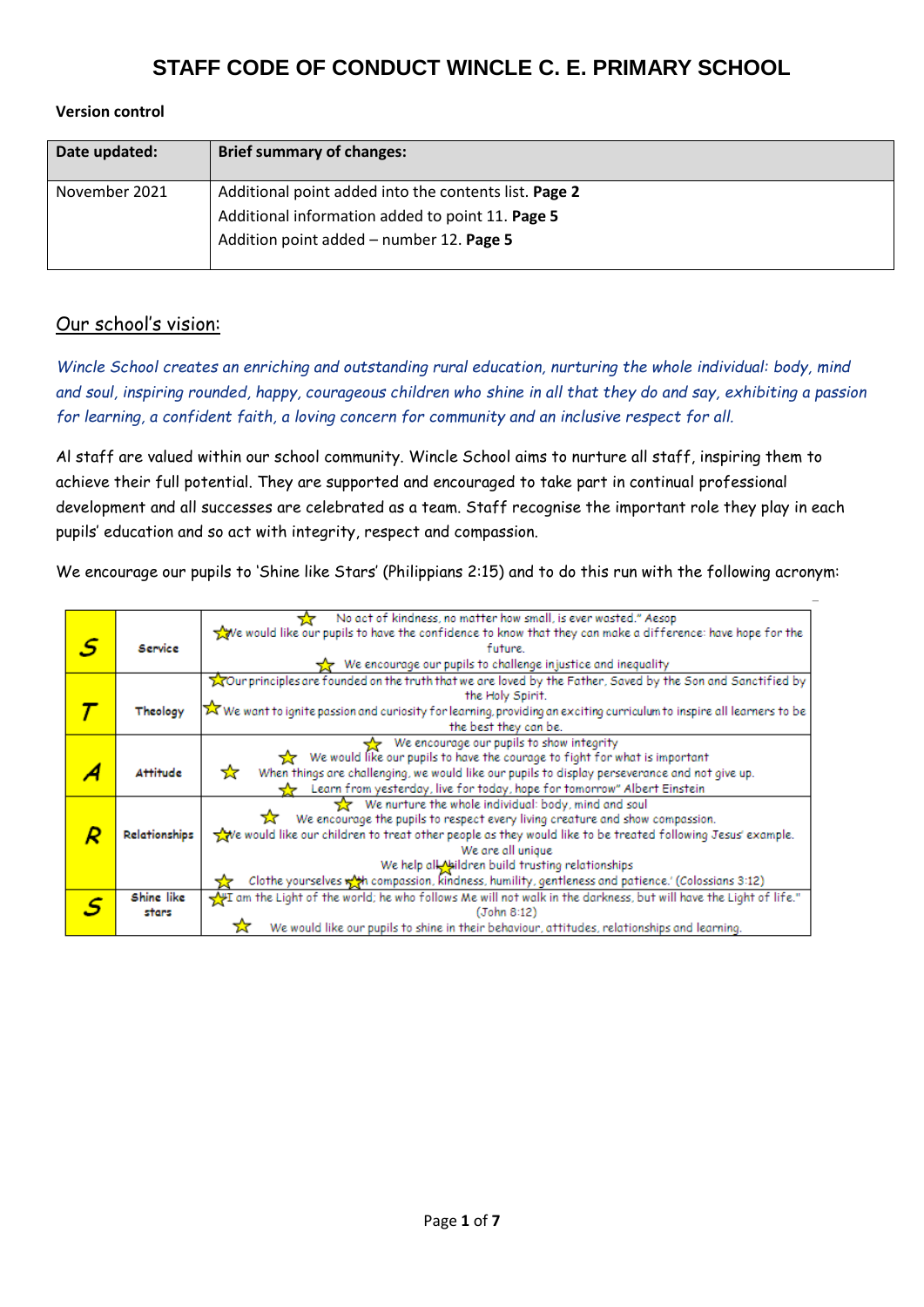# Contents

| 12. Staff members who are also parents of pupils in school |
|------------------------------------------------------------|
|                                                            |
|                                                            |
|                                                            |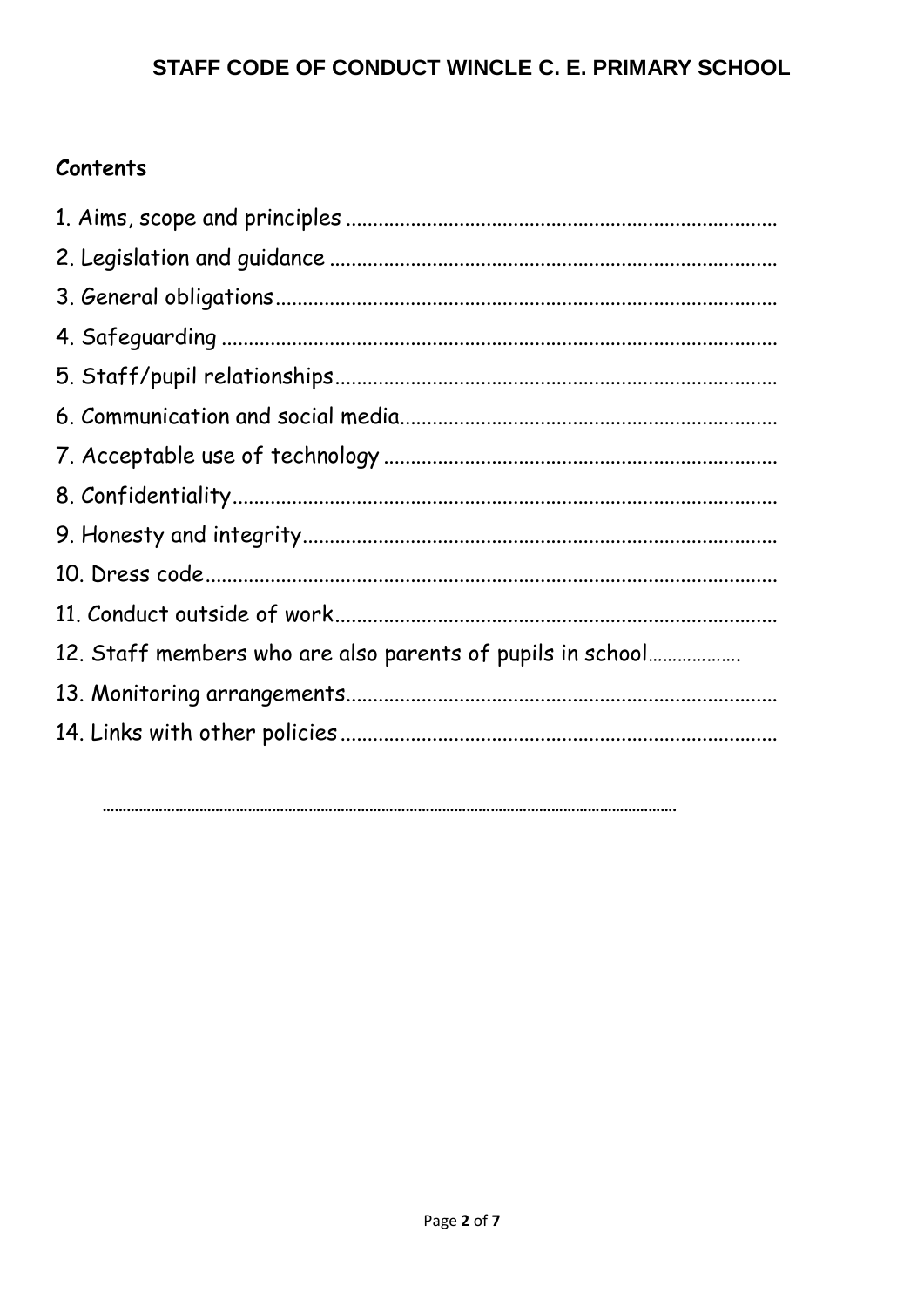#### **1. Aims, scope and principles**

This policy aims to set and maintain standards of conduct that we expect all staff of Wincle CE Primary School to follow.

By creating this policy, we aim to ensure our school is an environment where everyone is safe, happy and treated with respect.

Many of the principles in this code of conduct are based on the [Teachers' Standards](https://www.gov.uk/government/uploads/system/uploads/attachment_data/file/301107/Teachers__Standards.pdf).

School staff have an influential position in the school, and will act as role models for pupils by consistently demonstrating high standards of behaviour.

We expect that all teachers will act in accordance with the personal and professional behaviours set out in the Teachers' Standards.

We expect all support staff, governors and volunteers to also act with personal and professional integrity, respecting the safety and wellbeing of others.

Failure to follow the code of conduct may result in disciplinary action being taken, as set out in our staff disciplinary procedures.

Please note that this code of conduct is not exhaustive. If situations arise that are not covered by this code, staff will use their professional judgement and act in the best interests of the school and its pupils.

#### **2. Legislation and guidance**

We are required to set out a staff code of conduct under regulation 7 of The School Staffing (England) [Regulations 2009.](http://www.legislation.gov.uk/uksi/2009/2680/contents/made)

In line with the statutory safeguarding guidance '[Keeping Children Safe in Education](https://www.gov.uk/government/publications/keeping-children-safe-in-education--2)', we should have a staff code of conduct, which should cover acceptable use of technologies, staff/pupil relationships and communications, including the use of social media.

#### **3. General obligations**

Staff set an example to pupils. They will:

- Maintain high standards in their attendance and punctuality
- Never use inappropriate or offensive language in school
- Treat pupils and **others** with dignity and respect
- Show tolerance and respect for the rights of others
- Not undermine fundamental British values, including democracy, the rule of law, individual liberty and mutual respect, and tolerance of those with different faiths and beliefs
- Express personal beliefs in a way that will not overly influence pupils, and will not exploit pupils' vulnerability or might lead them to break the law
- Understand the statutory frameworks they must act within
- Adhere to the Teachers' Standards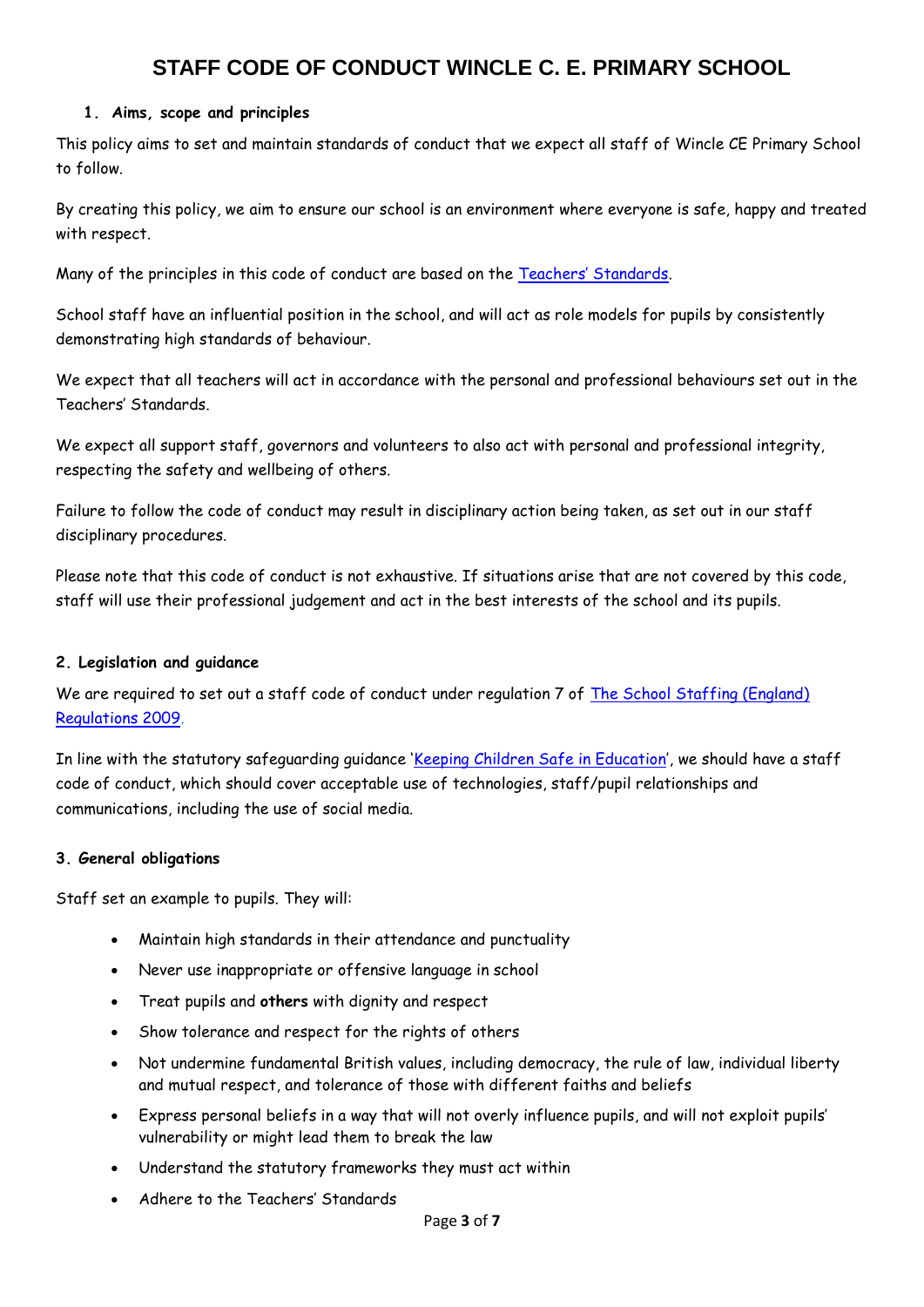#### **4. Safeguarding**

Staff have a duty to safeguard pupils from harm, and to report any concerns they have. This includes physical, emotional and sexual abuse, or neglect.

Staff will familiarise themselves with our safeguarding policy and procedures and the Prevent initiative, and ensure they are aware of the processes to follow if they have concerns about a child.

Our safeguarding policy and procedures are available from the school office. New staff will also be given copies on arrival.

#### **5. Staff/pupil relationships**

Staff will observe proper boundaries with pupils that are appropriate to their professional position. They will act in a fair and transparent way that would not lead anyone to reasonably assume they are not doing so.

If staff members and pupils must spend time on a one-to-one basis, staff will ensure that:

- This takes place in a public place that others can access
- Others can see in to the room
- A colleague or line manager knows this is taking place

If a staff member is concerned at any point that an interaction between themselves and a pupil may be misinterpreted, this should be reported to the head teacher.

#### **6. Communication and social media**

School staff's social media profiles should not be available to pupils. Staff should consider using a first and middle name instead, and set public profiles to private.

Staff should not attempt to contact pupils via social media, or any other means outside school, in order to develop any sort of relationship. They will not make any efforts to find pupils' social media profiles.

Staff will ensure that they do not post any images online that identify children who are pupils at the school without their consent.

Staff should be aware of the school's e-safety policy.

#### **7. Acceptable use of technology**

Staff will not use technology in school to view material that is illegal, inappropriate or likely to be deemed offensive. This includes, but is not limited to, sending obscene emails, gambling and viewing pornography or other inappropriate content.

We have the right to monitor emails and internet use on the school IT system.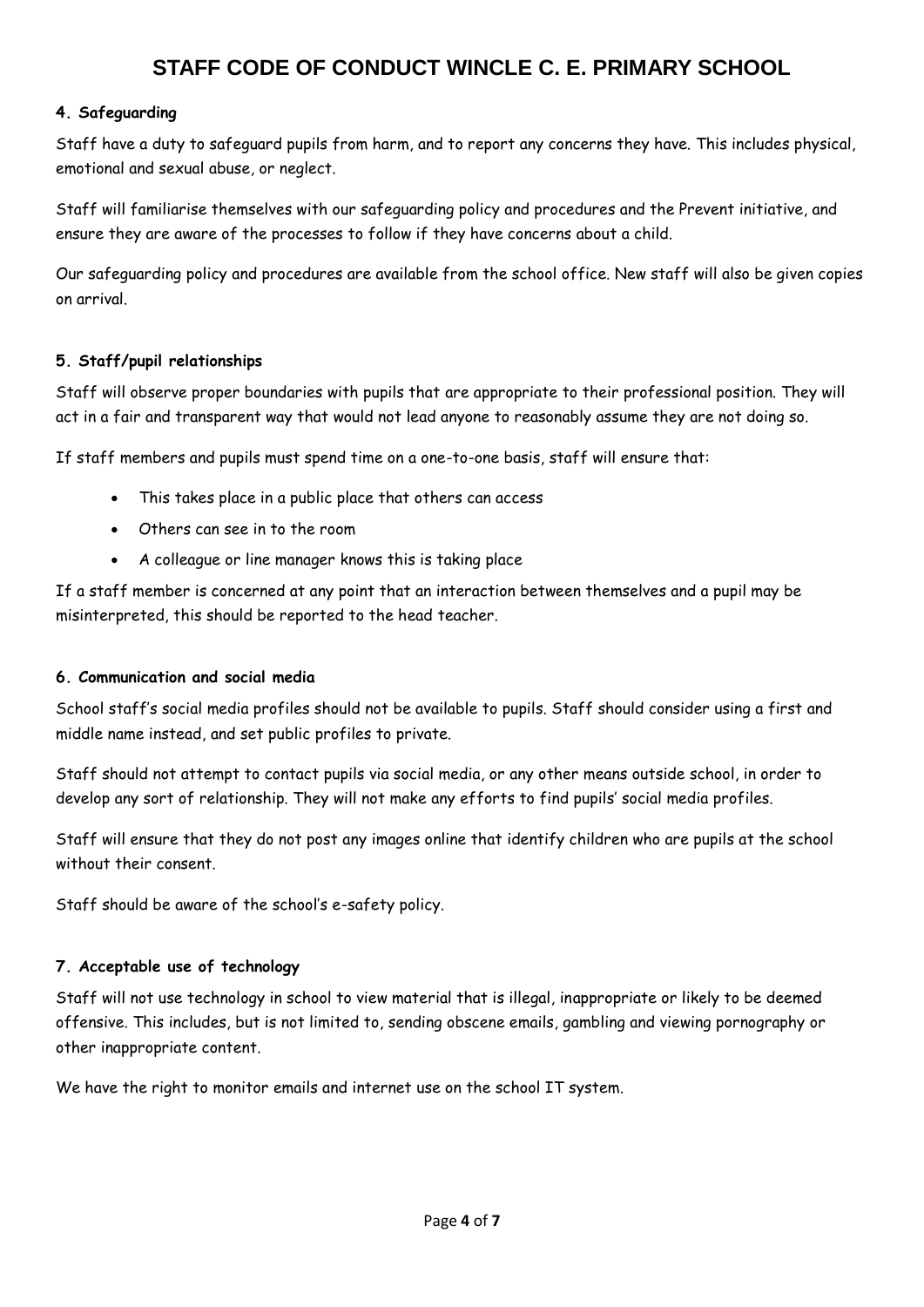#### **8. Confidentiality**

We are a very small school, and in the course of their role, members of staff are often privy to sensitive and confidential information about the school, staff, pupils and their parents.

This information will never be:

- Disclosed to anyone without the relevant authority
- Used to humiliate, embarrass or blackmail others
- Used for a purpose other than what it was collected and intended for

This does not overrule staff's duty to report child protection concerns to the appropriate channel where staff believe a child is at risk of harm.

#### **9. Honesty and integrity**

Staff should maintain high standards of honesty and integrity in their role. This includes when dealing with pupils, handling money, claiming expenses and using school property and facilities.

Staff will not accept bribes. Staff will ensure that all information given to the school about their qualifications and professional experience is correct.

#### **10. Dress code**

Staff will dress in a professional, appropriate manner.

Outfits will not be overly revealing, and we ask that tattoos are covered up.

Clothes will not display any offensive or political slogans.

#### **11. Conduct outside of work**

Staff will not act in a way that would bring the school, or the teaching profession into disrepute. This covers relevant criminal offences, such as violence or sexual misconduct, as well as negative comments about the school on social media or when in discussions with parents or governors outside school.

#### **12. Staff members who are also parents of pupils in school**

Information collected in a professional role must not be used outside of this role. Staff children should not have an advantage over other pupils in school. Within working hours (including before and after school clubs), staff must remain in their professional role and not interact with their child as a parent unless specifically requested to by another member of staff. Staff must not become involved in situations involving their child unless they are responsible in the situation presented.

#### **13. Monitoring arrangements**

This policy will be reviewed every four years, but can be revised as needed. It will be ratified by the Strategy Sub Committee on behalf of the Full Governing Body.